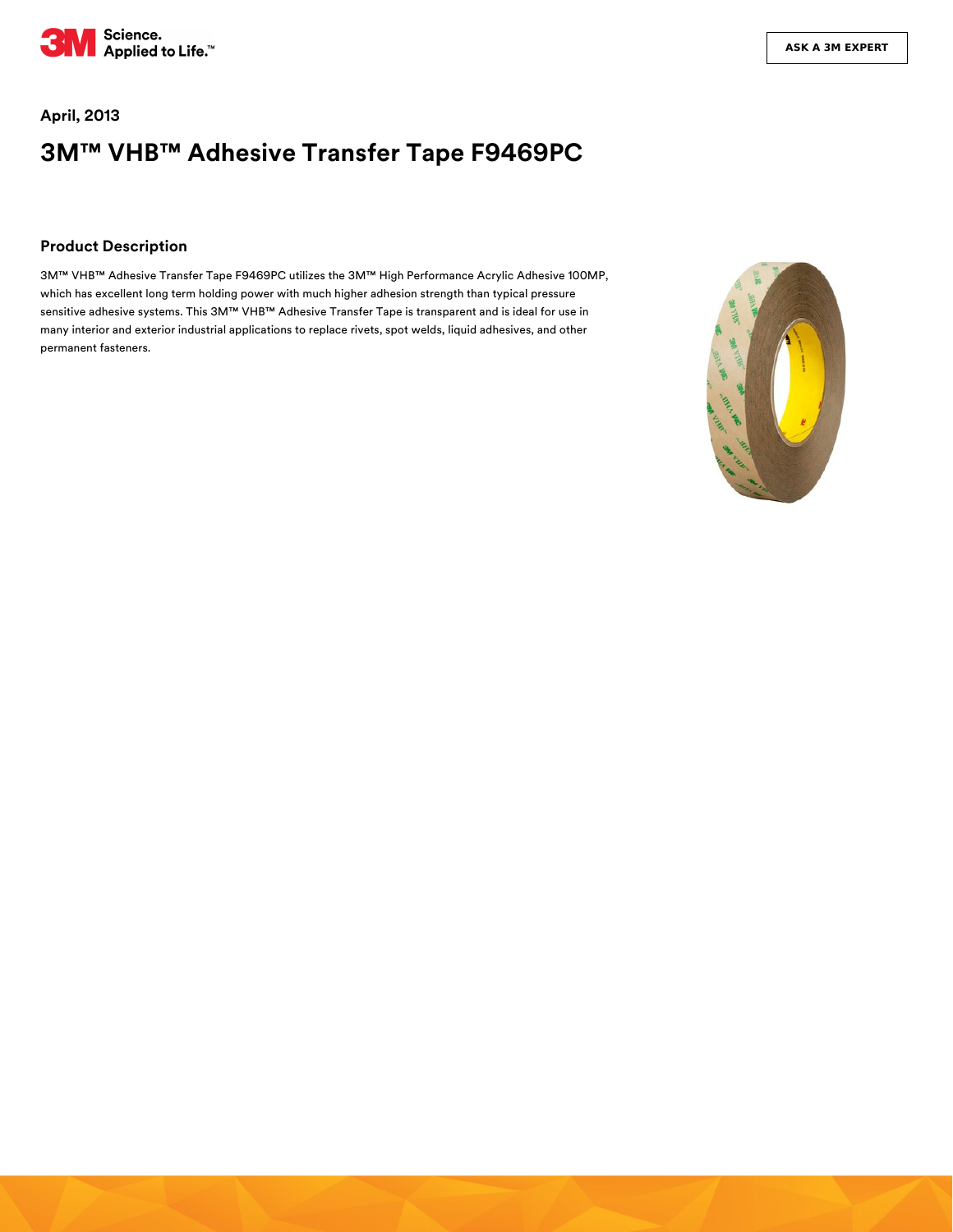#### **Technical Information Note**

The following technical information and data should be considered representative or typical only and should not be used for specification purposes.

### **Typical Physical Properties**

| <b>Property</b>           | <b>Values</b>        |                           | <b>Notes</b>                                                                                                                                                                                                                                                       |
|---------------------------|----------------------|---------------------------|--------------------------------------------------------------------------------------------------------------------------------------------------------------------------------------------------------------------------------------------------------------------|
| <b>Adhesive Thickness</b> | $0.13$ mm            | 5.2 mil                   | The thickness listed is based on a calculation<br>from manufacturing controlled adhesive coat<br>weights using a density of 1.012 g/cc. While<br>past data pages have listed nominal<br>thicknesses, the coat weight (and theoretical<br>caliper) has not changed. |
| Density                   | 1.012 $g/cm^{3}$     | $0.04$ lb/in <sup>3</sup> |                                                                                                                                                                                                                                                                    |
| <b>Liner Material</b>     | 58# Polycoated Kraft |                           |                                                                                                                                                                                                                                                                    |
| Liner Thickness           | $0.106$ mm           | $4.2$ mil                 |                                                                                                                                                                                                                                                                    |

### **UL Listing**

3M™ Adhesive 100MP has UL 746C listings with different temperature ratings on many commonly used substrate materials as indicated in the table below. Qualification for this listing requires high strength retention after extended exposure to high temperatures, humidity, cold, and cyclic conditions. Substrates Temperature Rating

Stainless Steel, Glass/Epoxy, Enameled Steel, Ceramic, Phenolic, Nickel Plated Steel: 110°C

ABS, Polycarbonate, Aluminum, Galvanized Steel: 90°C

Unplasticized PVC: 75°C

Figure 1. T-Peel Performance vs. Temperature<br>(3M™ VHB™ Adhesive Transfer Tape F9473PC on Aluminum) **D** Break A o<br>Temperature ºF

Our testing has shown that 3M™ Adhesive 100MP yielded 92% retention of peel adhesion after the roll was aged for more than 5 years at an elevated temperature of 150°F (65°C). The initial tack and liner release properties were still excellent. This testing result suggests that the tape is relatively unaffected by long-term exposure to elevated temperatures. Bonds made with 3M™ Adhesive 100MP can tolerate periodic short-term exposures to temperatures up to 500°F (260°C). 3M™ Adhesive 100MP is thermoplastic in nature, becoming softer as temperature increases and firmer as temperature decreases. As the adhesive becomes firmer, the performance generally increases. This performance increase is demonstrated graphically in Figure 1 for 3M™ VHB™ Adhesive Transfer Tape F9473PC. It shows the

breakaway and peel forces as a function of temperature. The exception of the performance increase is at very low temperatures when high impact stresses along with high frequencies are encountered. At low temperatures, the tape becomes very firm and glassy; the ability to absorb impact energy is reduced.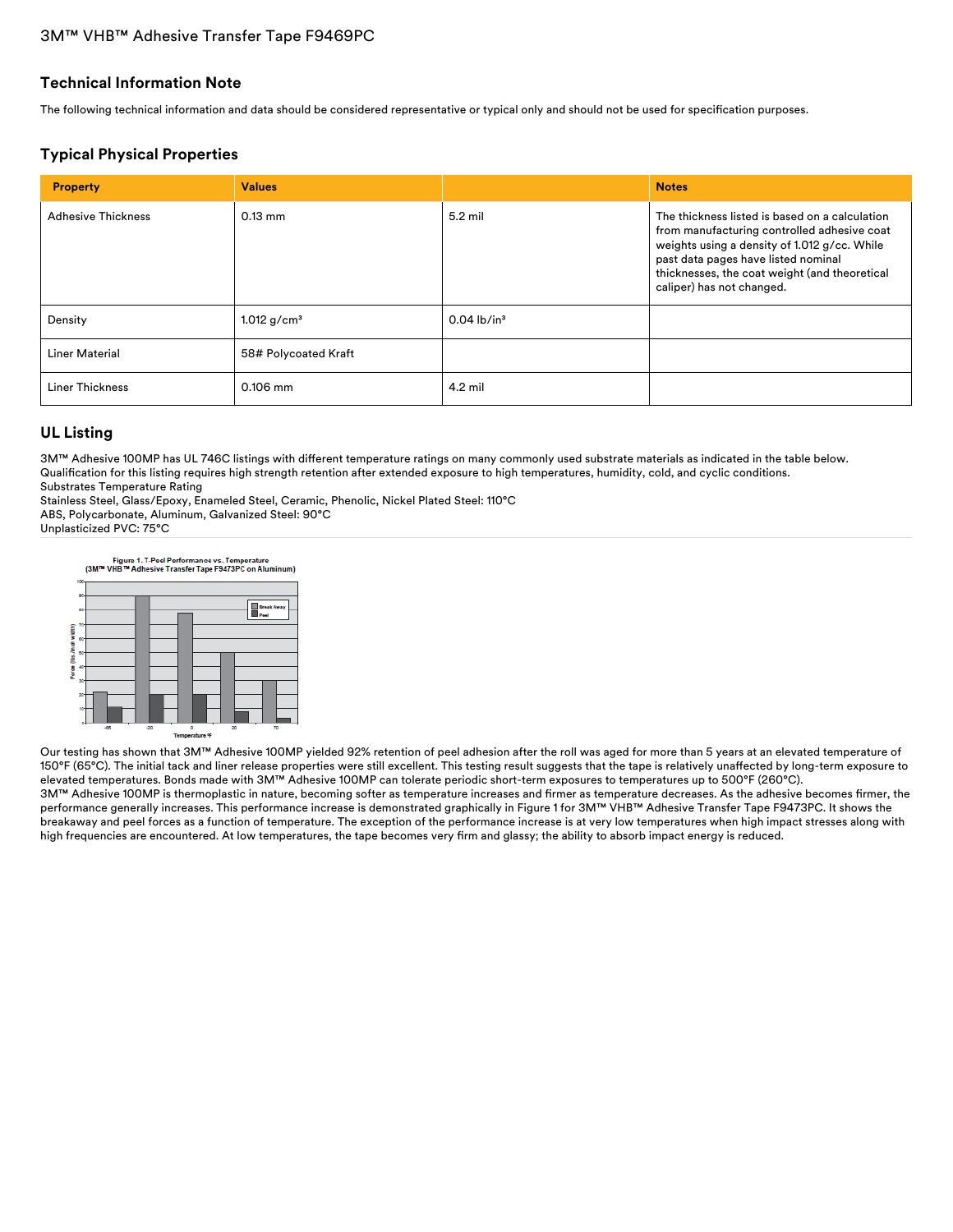#### **Dynamic Mechanical Properties**

For engineers who have to use adhesive properties for modeling and analysis purpose, we suggest a Young's modulus of 4.5 × 102 kPA (measured at 23°C & 1 Hz) and a Poisson's ratio of 0.499. For detailed adhesive modulus and damping properties, please refer to the nomograph for 3M™ VHB™ Adhesive Transfer Tapes, which is available upon request through our technical service group. The nomograph presents adhesive modulus and damping properties as functions of temperature and frequency.

### **Typical Performance Characteristics**

#### **Additional Test notes**

3M™ VHB™ Adhesive Transfer Tapes F9460PC, F9469PC, and F9473PC are made from the same adhesive system and are thermoplastic in nature, becoming softer as temperature increases and firmer as temperature decreases. As the adhesive becomes firmer, the adhesion performance generally increases. At low temperatures (lower than -40°F [-40°C]), the 3M™ VHB™ Adhesive Transfer Tape becomes very firm and glassy; the ability to absorb impact energy is reduced. In contrast, adhesion strength reduces with increasing temperatures. Typical adhesive strength properties at room temperatures are shown below.

#### **Solvent Resistance**

No apparent degradation when exposed to splash testing of many common solvents and fluids including gasoline, JP-4 fuel, mineral spirits, motor oil, ammonia cleaner, acetone and methyl ethyl ketone.

(3 splash testing cycles: 20 seconds submersion, & 20 seconds air dry.)

| <b>Property</b>                        | <b>Values</b> |                          | <b>Method</b>                         | <b>Dwell/Cure Time</b> | <b>Substrate</b>       | <b>Backing</b>         | <b>Test</b><br><b>Condition</b>                                                         |
|----------------------------------------|---------------|--------------------------|---------------------------------------|------------------------|------------------------|------------------------|-----------------------------------------------------------------------------------------|
| Peel Adhesion                          | $14$ N/cm     | 128 oz/in                | ASTM D3330,<br>Method E -<br>Modified | 72 hr                  | <b>Stainless Steel</b> | 2 mil Aluminum<br>Foil |                                                                                         |
| Normal Tensile                         | 690 kPa       | $100$ lb/in <sup>2</sup> | ASTM D897                             |                        | Aluminum               |                        |                                                                                         |
| Dynamic<br>Overlap Shear               | 550 kPa       | $80$ lb/in <sup>2</sup>  | ASTM D1002                            |                        | <b>Stainless Steel</b> |                        |                                                                                         |
| Short Term<br>Temperature<br>Tolerance | 260 °C        | 500 °F                   |                                       |                        |                        |                        | 4-hour<br>conditioning at<br>the indicated<br>temperature<br>with 100 g<br>static load. |

**Table continued on next page**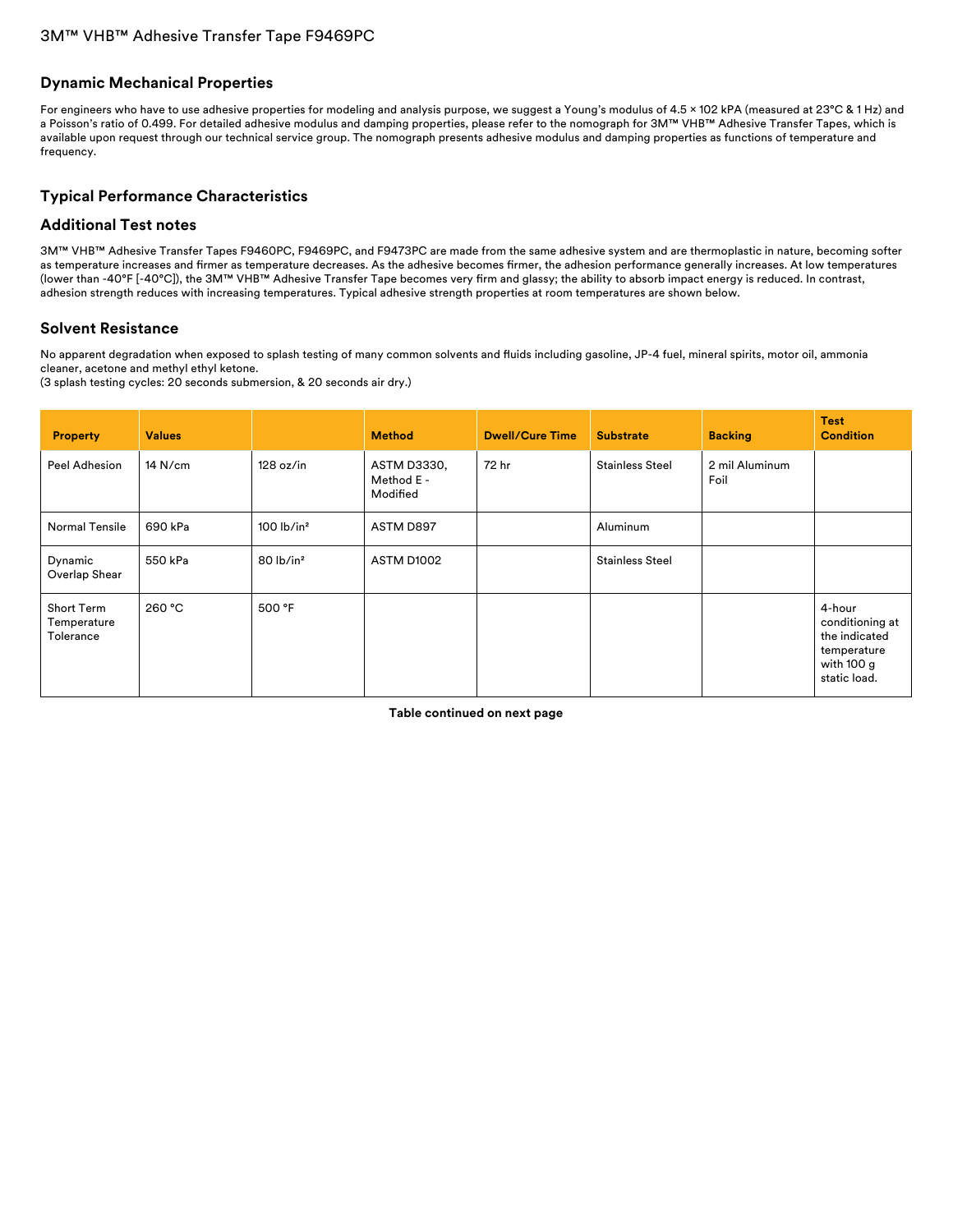# **Typical Performance Characteristics (continued)**

| <b>Property</b>                       | <b>Values</b>                                                                                                                                                                                          |        | <b>Method</b> | <b>Dwell/Cure Time</b> | <b>Substrate</b> | <b>Backing</b> | <b>Test</b><br><b>Condition</b>                                                                     |
|---------------------------------------|--------------------------------------------------------------------------------------------------------------------------------------------------------------------------------------------------------|--------|---------------|------------------------|------------------|----------------|-----------------------------------------------------------------------------------------------------|
| Long Term<br>Temperature<br>Tolerance | 149 °C                                                                                                                                                                                                 | 300 °F |               |                        |                  |                | Maximum<br>temperature<br>where tape<br>supports 250 g<br>in static shear<br>for 10,000<br>minutes. |
| Note                                  | Static shear<br>measured at<br>various<br>temperatures and<br>gram loadings on<br>stainless steel. 1/2<br>sq. yd (3.22 cm <sup>2</sup> )<br>overlap. Will hold<br>listed weight for<br>10,000 minutes. |        |               |                        |                  |                |                                                                                                     |
| <b>UV Resistance</b>                  | <b>Excellent UV</b><br>resistance through<br>outdoor<br>weathering tests<br>and weather-O-<br>meter tests.                                                                                             |        |               |                        |                  |                |                                                                                                     |

| <b>Static Shear</b> | <b>Test Condition</b> |
|---------------------|-----------------------|
| 1,000g              | Room Temperature      |
| 1,000 g             | 66°C (150°F)          |
| 1,000g              | 93°C (200°F)          |
| 1,000 g             | 121°C (250°F)         |
| 500 g               | 149°C (300°F)         |

**Table continued on next page**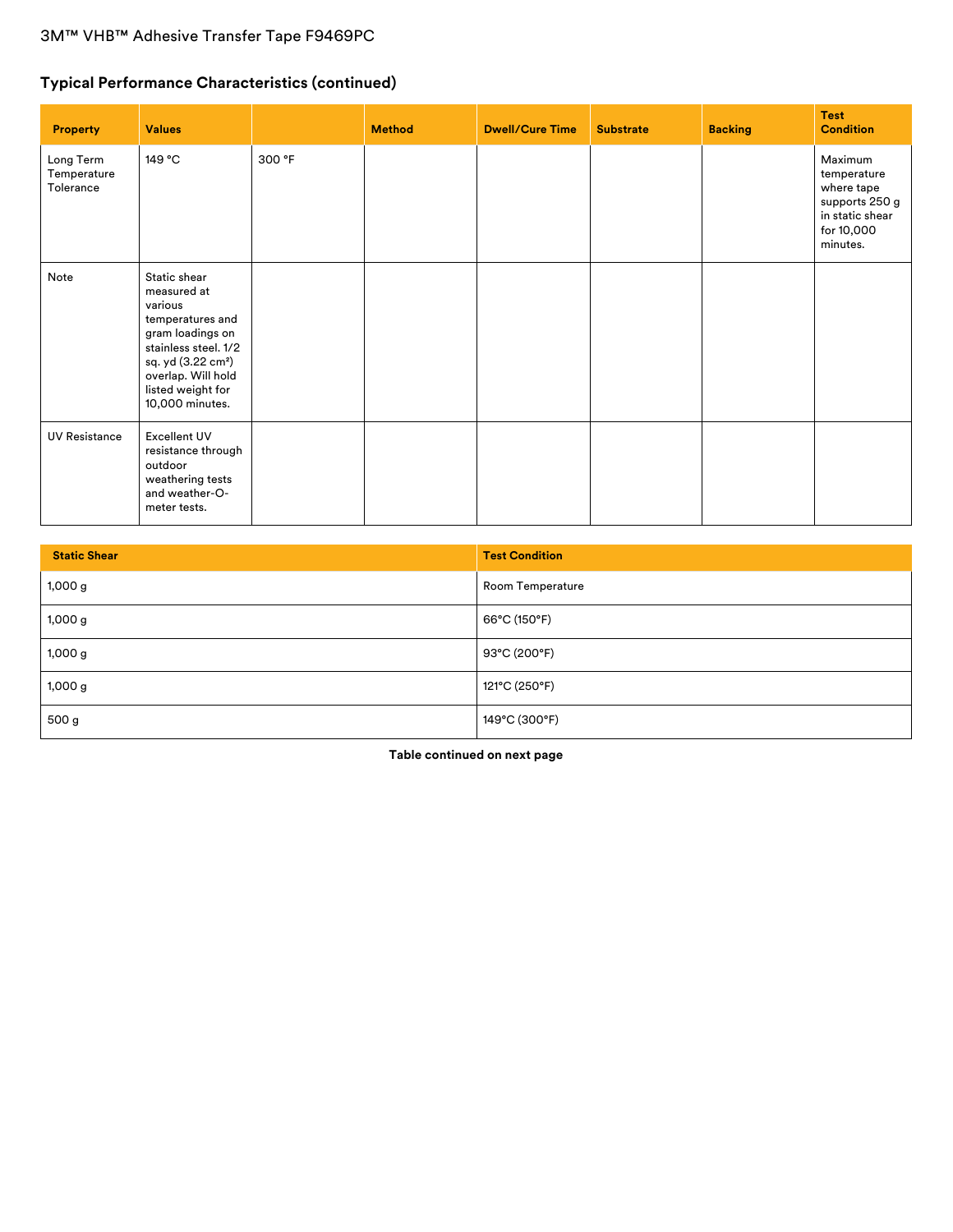# **Typical Performance Characteristics (continued)**

| <b>Static Shear</b> | <b>Test Condition</b> |
|---------------------|-----------------------|
| 500 g               | 177°C (350°F)         |

Property: Static Shear Method: ASTM D3654

### **Available Sizes**

| <b>Property</b>                  | <b>Values</b>                         |            |
|----------------------------------|---------------------------------------|------------|
| Note                             | Subject to Minimum Order Requirements |            |
| <b>Standard Length</b>           | 55 m                                  | 60 yd      |
| <b>Normal Slitting Tolerance</b> | $0.8$ mm                              | $±1/32$ in |

| <b>Maximum Length</b> |        | <b>Width</b>                |
|-----------------------|--------|-----------------------------|
| 55 m                  | 60 yd  | $1/4$ in to $3/8$ in widths |
| 220 m                 | 240 yd | 3/8 in to 1 in widths       |
| 330 m                 | 360 yd | $1$ in to $3$ in            |
| 330 m                 | 360 yd | 3 in and wider              |

Property: Maximum Length

### **Electrical and Thermal Properties**

| <b>Property</b>                  | <b>Values</b>                         |                                      | <b>Method</b> |
|----------------------------------|---------------------------------------|--------------------------------------|---------------|
| <b>Insulation Resistance</b>     | $>1 \times 10^{6}$ MΩ/in <sup>2</sup> |                                      | ASTM D1000    |
| <b>Thermal Conductivity</b>      | 0.16 W/m/K                            | 1.1 (btu-in)/(h-ft <sup>2</sup> -°F) | ASTM C177     |
| Coefficient of Thermal Expansion | 770 × 10^-6 m/m/°C                    |                                      |               |

| <b>Dielectric Strength</b> | <b>Method</b> | <b>Test Condition</b> |
|----------------------------|---------------|-----------------------|
| 3000 V                     | ASTM D149     | Room Temperature      |
| 2600 V                     | ASTM D149     | $125^{\circ}$ C       |
| 1900 V                     | ASTM D149     | $175^{\circ}$ C       |
| 4.08                       | ASTM D150     | 1kHz, 86°F(30°C)      |

Property: Dielectric Strength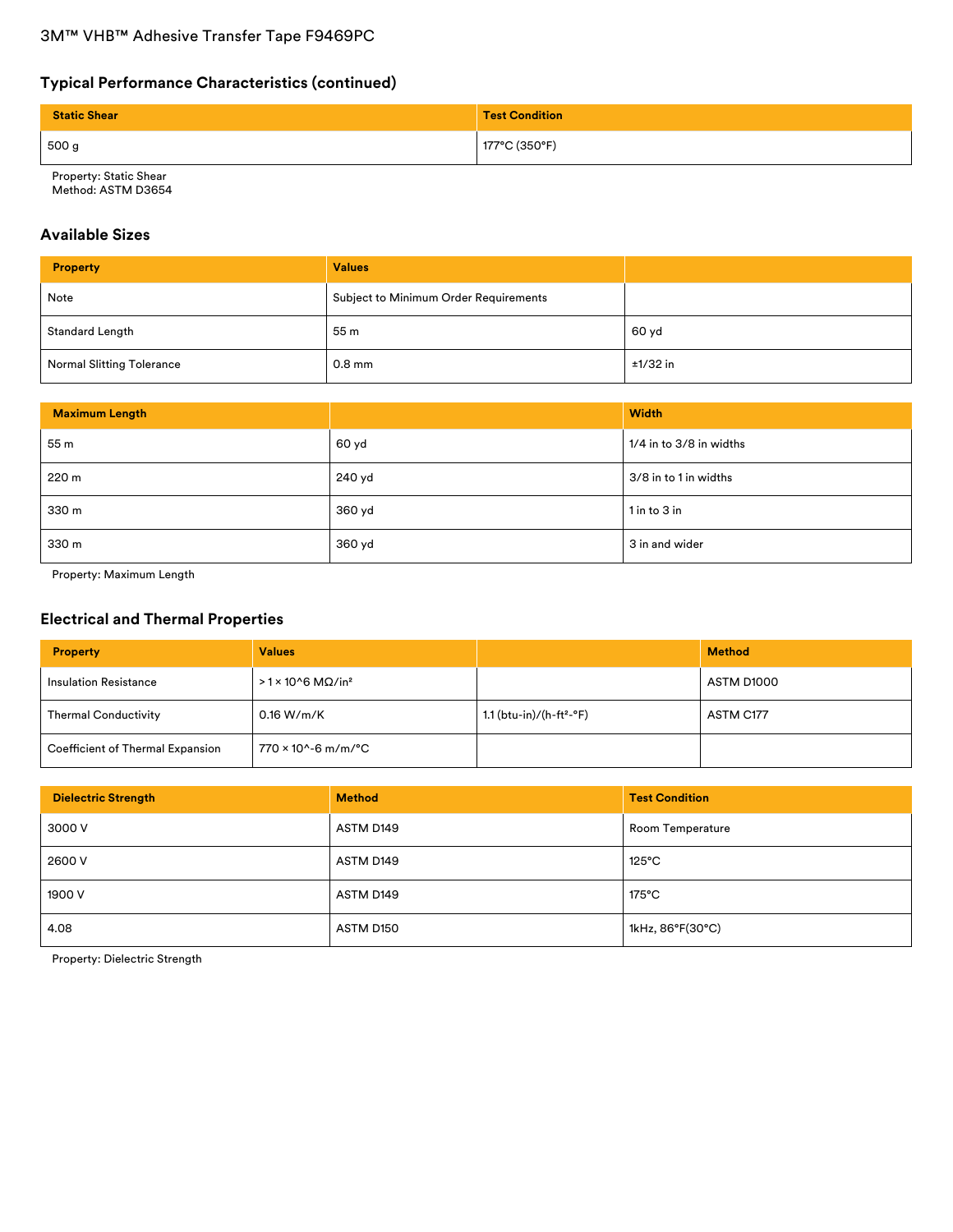### **Weight Loss and Outgassing Performance**

| <b>Property</b>                | <b>Values</b>                                                                                                                                                                                                                                                                                                                                         | <b>Method</b>      |
|--------------------------------|-------------------------------------------------------------------------------------------------------------------------------------------------------------------------------------------------------------------------------------------------------------------------------------------------------------------------------------------------------|--------------------|
| <b>Total Mass Loss</b>         | 1.29%                                                                                                                                                                                                                                                                                                                                                 | ASTM E595-77/84/90 |
| Volatile Condensible Materials | $0.02 \%$                                                                                                                                                                                                                                                                                                                                             | ASTM E595-77/84/90 |
| Note                           | The testing was done per ASTM E595-77/84/90 as<br>indicated in the NASA Reference Publication 1124,<br>Revision 4, "Outgassing Data for Selecting Spacecraft<br>Materials", June 1997. The results are reported as<br>percentage of total mass loss (TML) and percentage of<br>Volatile Condensible Materials (VCM), respectively, as<br>shown below. |                    |

### **Handling/Application Information**

### **Application Techniques**

Bond strength is dependent upon the amount of adhesive-to-surface contact developed. Firm application pressure helps develop better adhesive contact and improve bond strength.

To obtain optimum adhesion, the bonding surfaces must be clean, dry, and well unified. Some typical surface cleaning solvents are isopropyl alcohol/water mixture or heptane.\*

Ideal tape application temperature range is 70°F to 100°F (21°C to 38°C). Initial tape application to surfaces at temperatures below 50°F (10°C) is not recommended because the adhesive becomes too firm to adhere readily. However, once properly applied, low temperature holding is generally satisfactory. \*Note: Be sure to follow the manufacturer's precautions and directions for use when using solvents.

### **Storage and Shelf Life**

Humidity controlled storage: 60° to 80°F (16° to 27°C) and 40-60% R.H.

If stored properly, product retains its performance and properties for 24 months from date of manufacture. If the products have been exposed to severe weather conditions, we suggest to precondition the products at the above storage conditions for at least 24 hours before using them.

### **Industry Specifications**

UL 746C

### **Trademarks**

3M and VHB are trademarks of 3M.

### **Family Group**

|                         | <b>F9460PC</b>       | <b>F9469PC</b>       | <b>F9473PC</b>       |
|-------------------------|----------------------|----------------------|----------------------|
| Adhesive Thickness (mm) | 0.06                 | 0.13                 | 0.26                 |
| <b>Liner Material</b>   | 58# Polycoated Kraft | 58# Polycoated Kraft | 58# Polycoated Kraft |
| Liner Thickness (mm)    | 0.106                | 0.106                | 0.1                  |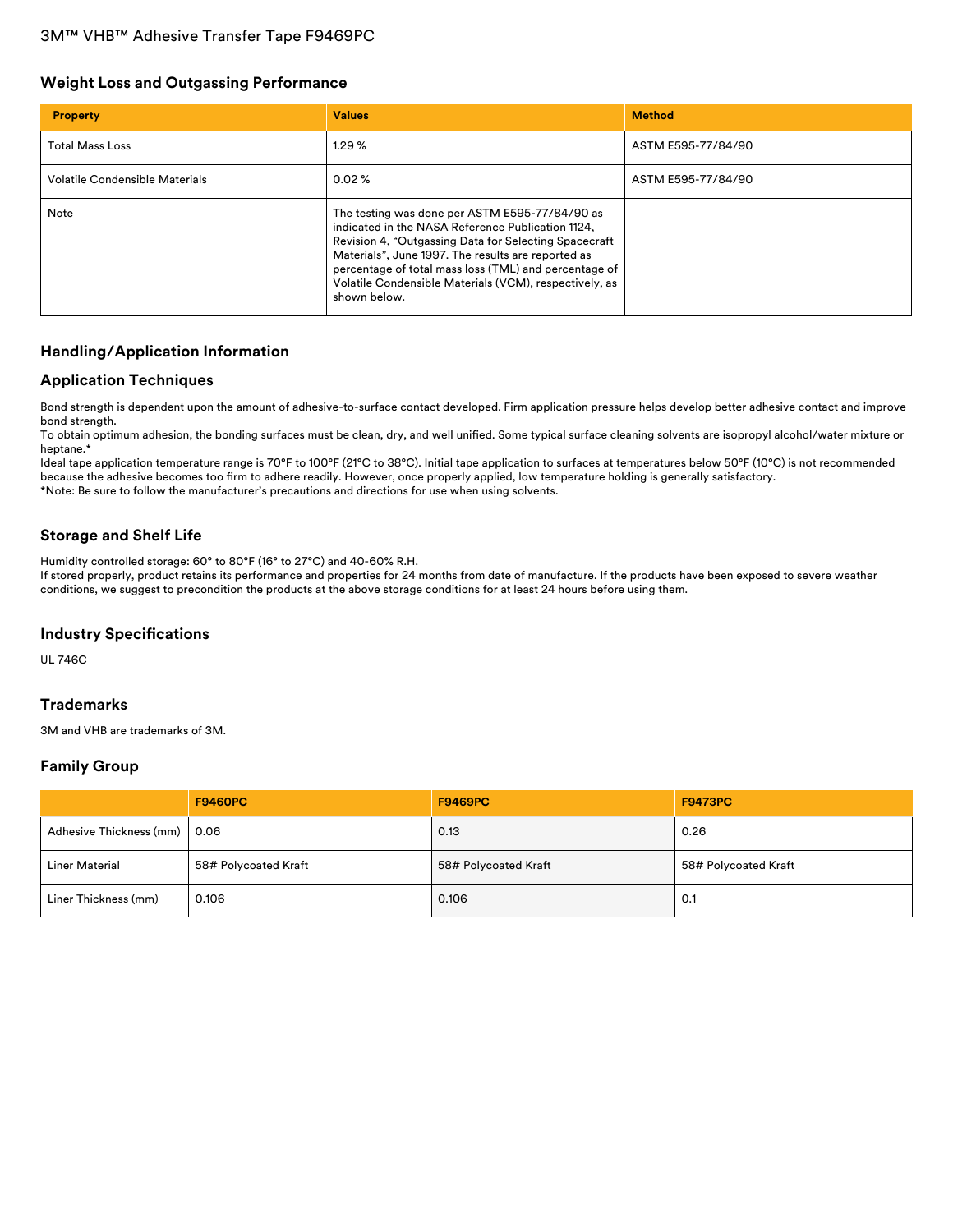#### **References**

1. 3m.com Product Page

Url: [http://www.3m.com/3M/en\\_US/company-us/all-3m-products/~/3M-VHB-Adhesive-Transfer-Tape-F9469PC?N=5002385+3293241823&rt=rud](http://www.3m.com/3M/en_US/company-us/all-3m-products/~/3M-VHB-Adhesive-Transfer-Tape-F9469PC?N=5002385+3293241823&rt=rud) 2. Safety Data Sheet

Url: [https://www.3m.com/3M/en\\_US/company-us/SDS-search/results/?gsaAction=msdsSRA&msdsLocale=en\\_US&co=ptn&q=F9469PC](https://www.3m.com/3M/en_US/company-us/SDS-search/results/?gsaAction=msdsSRA&msdsLocale=en_US&co=ptn&q=F9469PC)

### **ISO Statement**

This Industrial Adhesives and Tapes Division product was manufactured under a 3M quality system registered to ISO 9001 standards.

### **Recognition/Certification**

TSCA: These products are defined as articles under the Toxic Substances Control Act and therefore, are exempt from inventory listing requirements. MSDS: These products are not subject to the MSDS requirements of the Occupational Safety and Health Administration's Hazard Communication Standard, 29 C.F.R. 1910.1200(b) (6)(v). When used under reasonable conditions or in accordance with the 3M directions for use, the products should not present a health and safety hazard. However, use or processing of the products in a manner not in accordance with the directions for use may affect their performance and present potential health and safety hazards. Note: One of 3M's core values is to respect our social and physical environment. 3M is committed to comply with ever-changing, global, regulatory and consumer environmental, health, and safety (EHS) requirements. As a service to our customers, 3M is providing information on the regulatory status of many 3M products. Further regulation information including that for OSHA, USCPSI, FDA, California Proposition 65, READY and RoHS, can be found at 3M.com/regs.

### **Technical Information**

The technical information, recommendations and other statements contained in this document are based upon tests or experience that 3M believes are reliable, but the accuracy or completeness of such information is not guaranteed.

#### **Product Selection and Use**

Many factors beyond 3M's control and uniquely within user's knowledge and control can affect the use and performance of a 3M product in a particular application. Given the variety of factors that can affect the use and performance of a 3M product, user is solely responsible for evaluating the 3M product and determining whether it is fit for a particular purpose and suitable for user's method of application.

#### **Warranty, Limited Remedy, and Disclaimer**

Unless an additional warranty is specifically stated on the applicable 3M product packaging or product literature, 3M warrants that each 3M product meets the applicable 3M product specification at the time 3M ships the product. 3M MAKES NO OTHER WARRANTIES OR CONDITIONS, EXPRESS OR IMPLIED, INCLUDING, BUT NOT LIMITED TO, ANY IMPLIED WARRANTY OR CONDITION OF MERCHANTABILITY OR FITNESS FOR A PARTICULAR PURPOSE OR ANY IMPLIED WARRANTY OR CONDITION ARISING OUT OF A COURSE OF DEALING, CUSTOM OR USAGE OF TRADE. If the 3M product does not conform to this warranty, then the sole and exclusive remedy is, at 3M's option, replacement of the 3M product or refund of the purchase price.

### **Limitation of Liability**

Except where prohibited by law, 3M will not be liable for any loss or damage arising from the 3M product, whether direct, indirect, special, incidental or consequential, regardless of the legal theory asserted, including warranty, contract, negligence or strict liability.